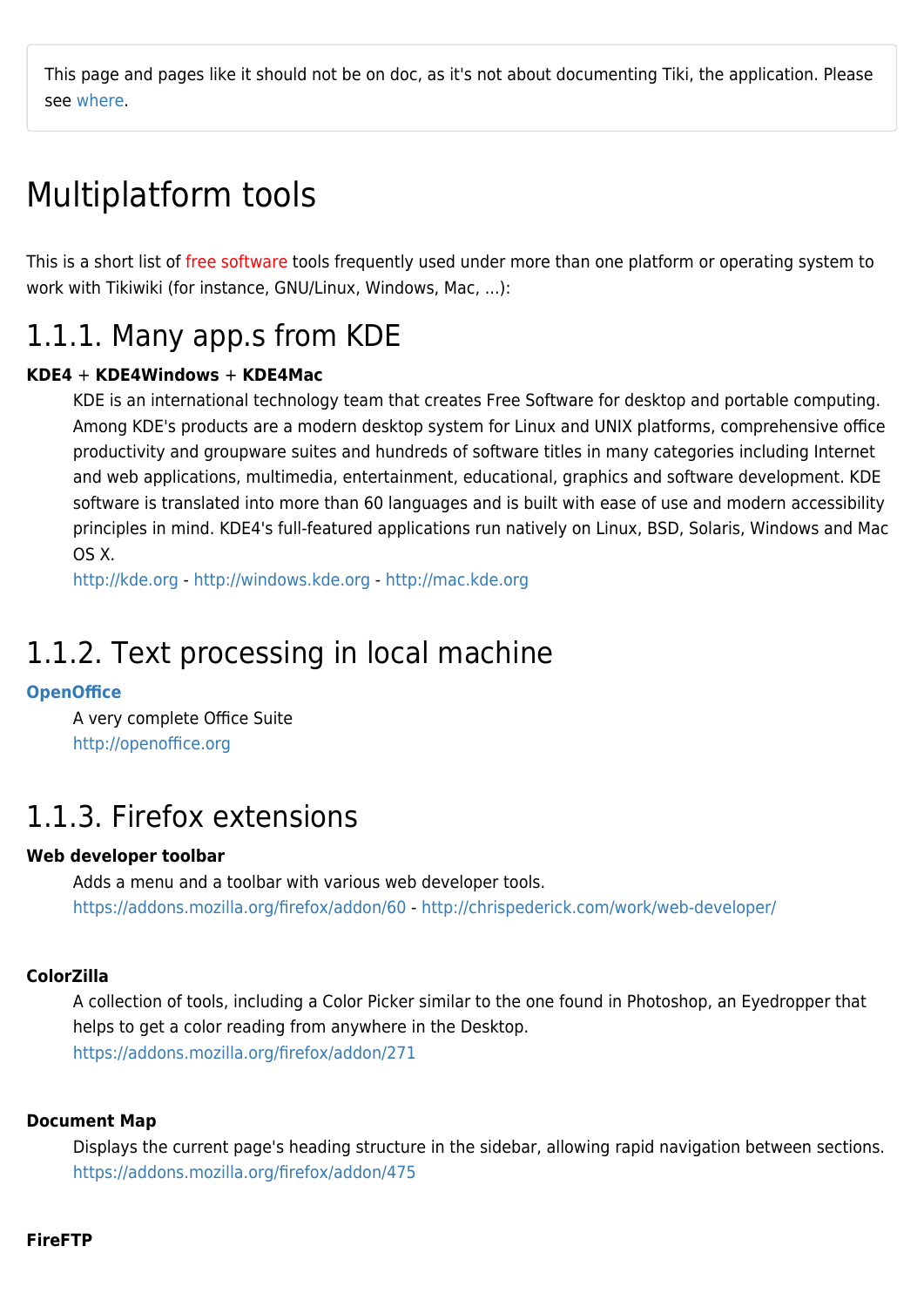Full featured two pane FTP client. Supports secure authentication.

#### **FireBUG**

DOM inspector, debugger, just about anything a dev could want (apart from a colour picker!) <https://addons.mozilla.org/firefox/addon/1843>

# 1.1.4. Mind maps

#### **FreeMind**

Utility to draw mind maps. See [PluginMindmap](https://doc.tiki.org/PluginMindmap) <http://freemind.sourceforge.net/>

# 1.1.5. IDE for coding

### **Eclipse**

Integrated Development Environment (IDE). A project aiming to provide a universal toolset for development. Open Source IDE, mostly provided in Java, but the development language is independent and allows editing code in many languages, including PHP. See [Eclipse](https://doc.tiki.org/Eclipse) <http://www.eclipse.org>

#### **NetBeans**

Integrated Development Environment (IDE) Runs on Windows, Linux, Mac OS X and Solaris. NetBeans IDE is open-source and free. Ajax | C/C++ | Databases | Debugger | Desktop | Editor | Groovy | GUI Builder | Java EE | JavaFX | Java ME | Java SE | JavaScript | Mobile | PHP | Profiler | Python | Refactor | REST | Rich Client Platform | Ruby | SOA | SOAP | UML | Web | WSDL | XML <http://www.netbeans.org>

# 1.1.6. Web Developing

#### **PhpMyAdmin**

A tool written in PHP intended to handle the administration of MySQL over the web. <http://www.phpmyadmin.net/>

#### **XAMPP**

An easy to install Apache Distribution for Linux, Windows, Mac OS X, and Solaris. The package includes the Apache web server, MySQL, PHP and Perl. XAMPP is really very easy to install and to use - just download, extract and start.

<http://www.apachefriends.org/en/xampp.html>

#### **Aptana**

Available either as a stand-alone app, of as an Eclipse plugin - specific web development environment, including HTML, CSS, JavaScript support and FTP synchronisation. <http://www.aptana.com>